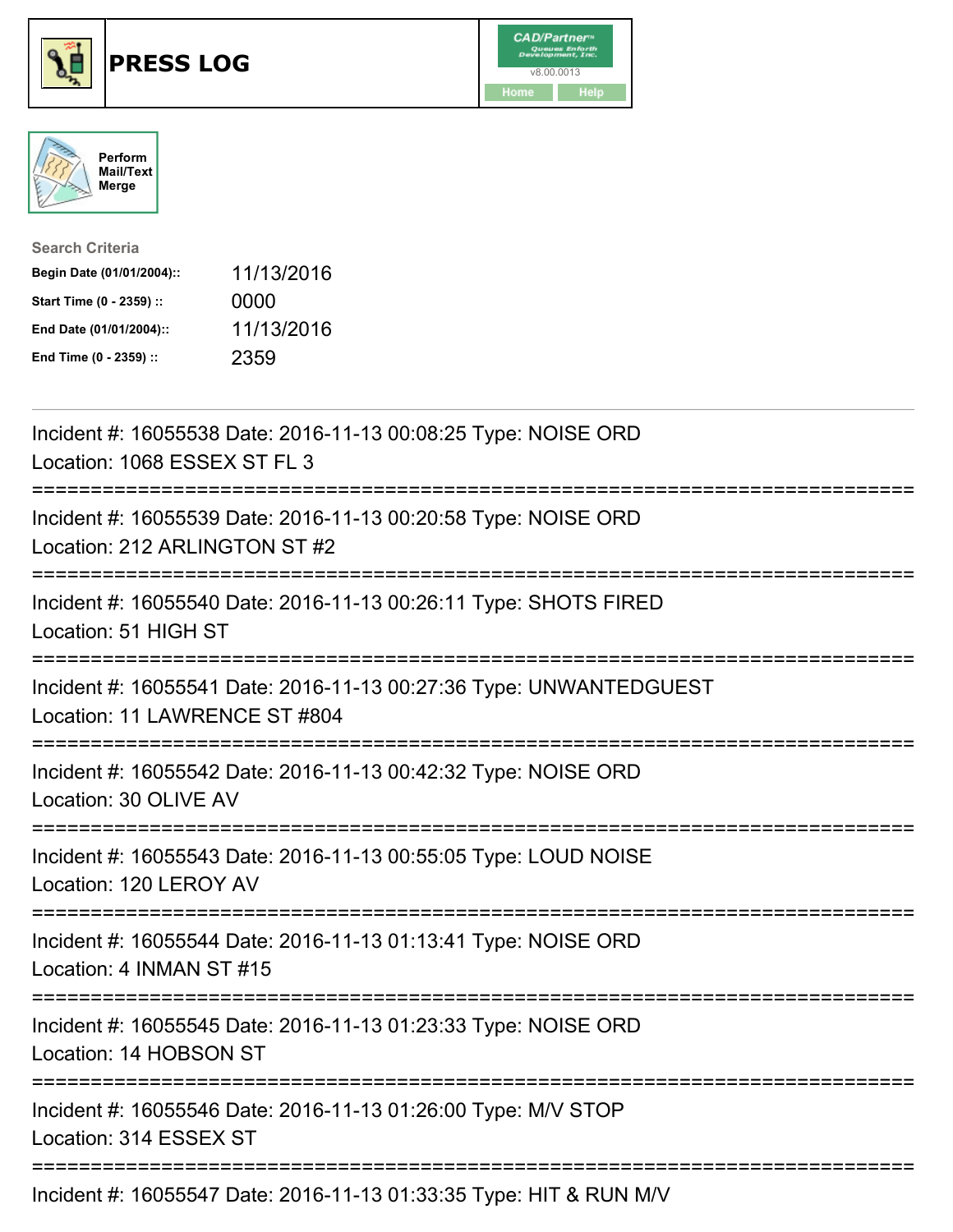Location: 240 LAWRENCE ST

| Incident #: 16055549 Date: 2016-11-13 01:38:56 Type: B&E/MV/PAST<br>Location: PIRATES CLUB / 416 PARK ST                       |
|--------------------------------------------------------------------------------------------------------------------------------|
| Incident #: 16055548 Date: 2016-11-13 01:39:25 Type: M/V STOP<br>Location: ESSEX ST & LAWRENCE ST                              |
| Incident #: 16055550 Date: 2016-11-13 01:46:30 Type: M/V STOP<br>Location: DAISY ST & HOLLY ST                                 |
| Incident #: 16055551 Date: 2016-11-13 01:48:25 Type: FIGHT<br>Location: 16 GRAICHEN TER                                        |
| Incident #: 16055552 Date: 2016-11-13 01:51:32 Type: NOISE ORD<br>Location: 34 CHESTNUT ST                                     |
| Incident #: 16055553 Date: 2016-11-13 02:13:18 Type: M/V STOP<br>Location: CANAL ST & HAMPSHIRE ST                             |
| Incident #: 16055554 Date: 2016-11-13 02:13:57 Type: M/V STOP<br>Location: NEWTON ST & SALEM ST                                |
| Incident #: 16055558 Date: 2016-11-13 02:25:58 Type: BUILDING CHK<br>Location: CENTRAL CATHOLIC HIGH SCHOOL / 300 HAMPSHIRE ST |
| Incident #: 16055555 Date: 2016-11-13 02:26:30 Type: M/V STOP<br>Location: HAVERHILL ST & LAWRENCE ST                          |
| Incident #: 16055556 Date: 2016-11-13 02:27:18 Type: M/V STOP<br>Location: BAILEY ST & PARKER ST                               |
| Incident #: 16055557 Date: 2016-11-13 02:27:54 Type: CK WELL BEING<br>Location: 24 DRACUT ST                                   |
| Incident #: 16055559 Date: 2016-11-13 02:32:56 Type: NOISE ORD<br>Location: 24 BERESFORD ST                                    |
| Incident #: 16055560 Date: 2016-11-13 02:44:22 Type: M/V STOP<br>Location: BROADWAY & MANCHESTER ST                            |
| Incident #: 16055561 Date: 2016-11-13 02:45:21 Type: NOISE ORD                                                                 |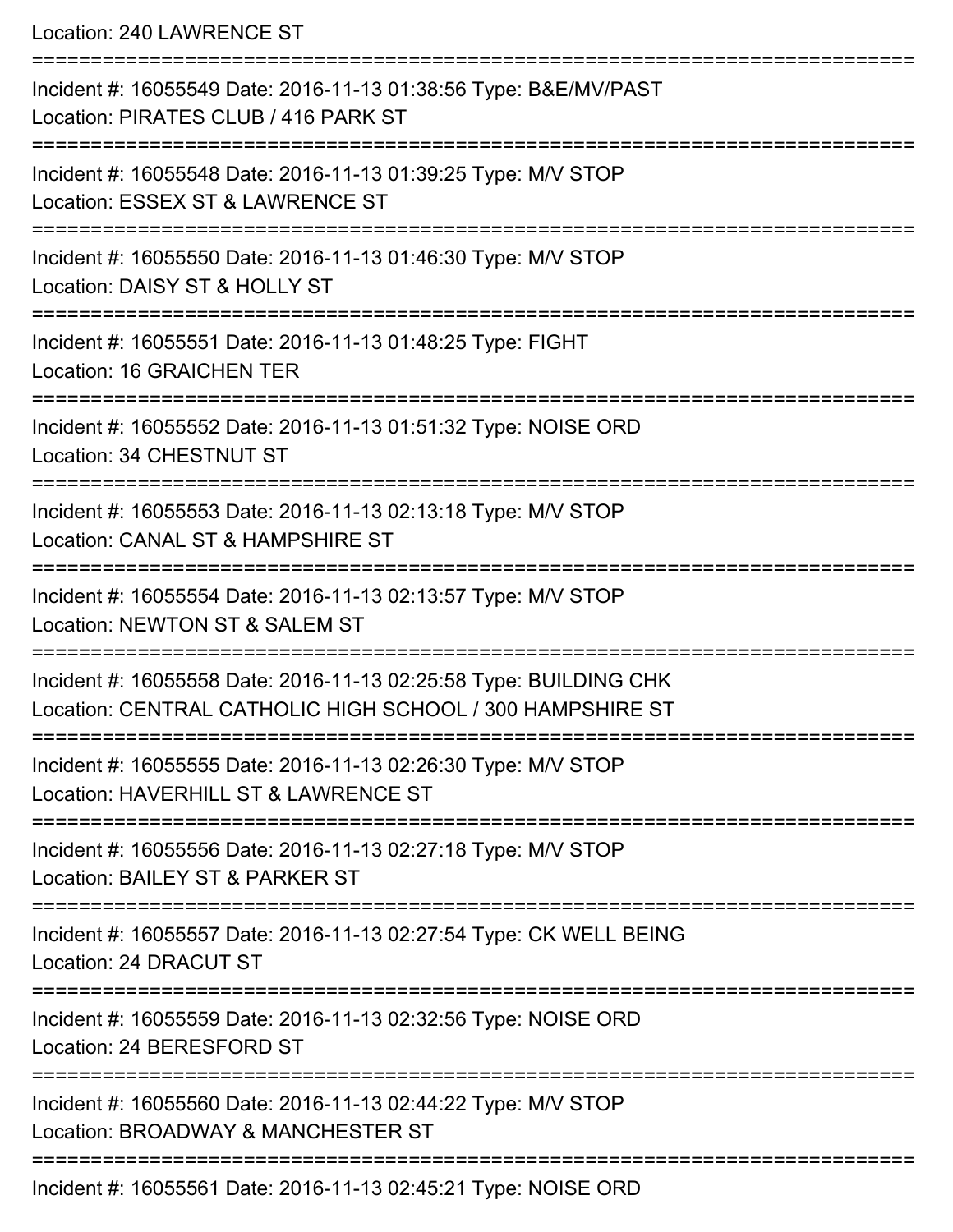| Incident #: 16055562 Date: 2016-11-13 03:07:40 Type: M/V STOP<br>Location: BROADWAY & CANAL ST                              |
|-----------------------------------------------------------------------------------------------------------------------------|
| Incident #: 16055563 Date: 2016-11-13 03:08:04 Type: M/V STOP<br>Location: SOUTH BROADWAY & INMAN ST                        |
| Incident #: 16055564 Date: 2016-11-13 03:12:00 Type: BUILDING CHK<br>Location: RITA HALL / 490 HAMPSHIRE ST                 |
| Incident #: 16055565 Date: 2016-11-13 03:37:48 Type: FIGHT<br>Location: 34 OLIVE AV                                         |
| Incident #: 16055566 Date: 2016-11-13 03:53:22 Type: M/V STOP<br>Location: MANCHESTER & CURRANT HILL                        |
| Incident #: 16055567 Date: 2016-11-13 04:29:17 Type: NOISE ORD<br>Location: 163 SALEM ST FL 3RD                             |
| Incident #: 16055568 Date: 2016-11-13 04:51:14 Type: MEDIC SUPPORT<br>Location: 66 MELVIN ST #11                            |
| Incident #: 16055569 Date: 2016-11-13 05:48:35 Type: NOISE ORD<br>Location: 24 BIRCH ST                                     |
| Incident #: 16055570 Date: 2016-11-13 06:47:10 Type: FIGHT<br>Location: 84 HAVERHILL ST                                     |
| Incident #: 16055571 Date: 2016-11-13 07:05:11 Type: NOISE ORD<br>Location: 386 HAMPSHIRE ST                                |
| Incident #: 16055572 Date: 2016-11-13 07:15:59 Type: ALARM/BURG<br>Location: LAWRENCE FAMILY PUBLIC ACADEMY / 526 LOWELL ST |
| Incident #: 16055573 Date: 2016-11-13 07:19:49 Type: NOISE ORD<br>Location: 163 SALEM ST FL 3RD                             |
| Incident #: 16055574 Date: 2016-11-13 07:23:16 Type: ASSIST FIRE<br>Location: 529 LOWELL ST                                 |
| Incident #: 16055575 Date: 2016-11-13 07:31:38 Type: MV/BLOCKING                                                            |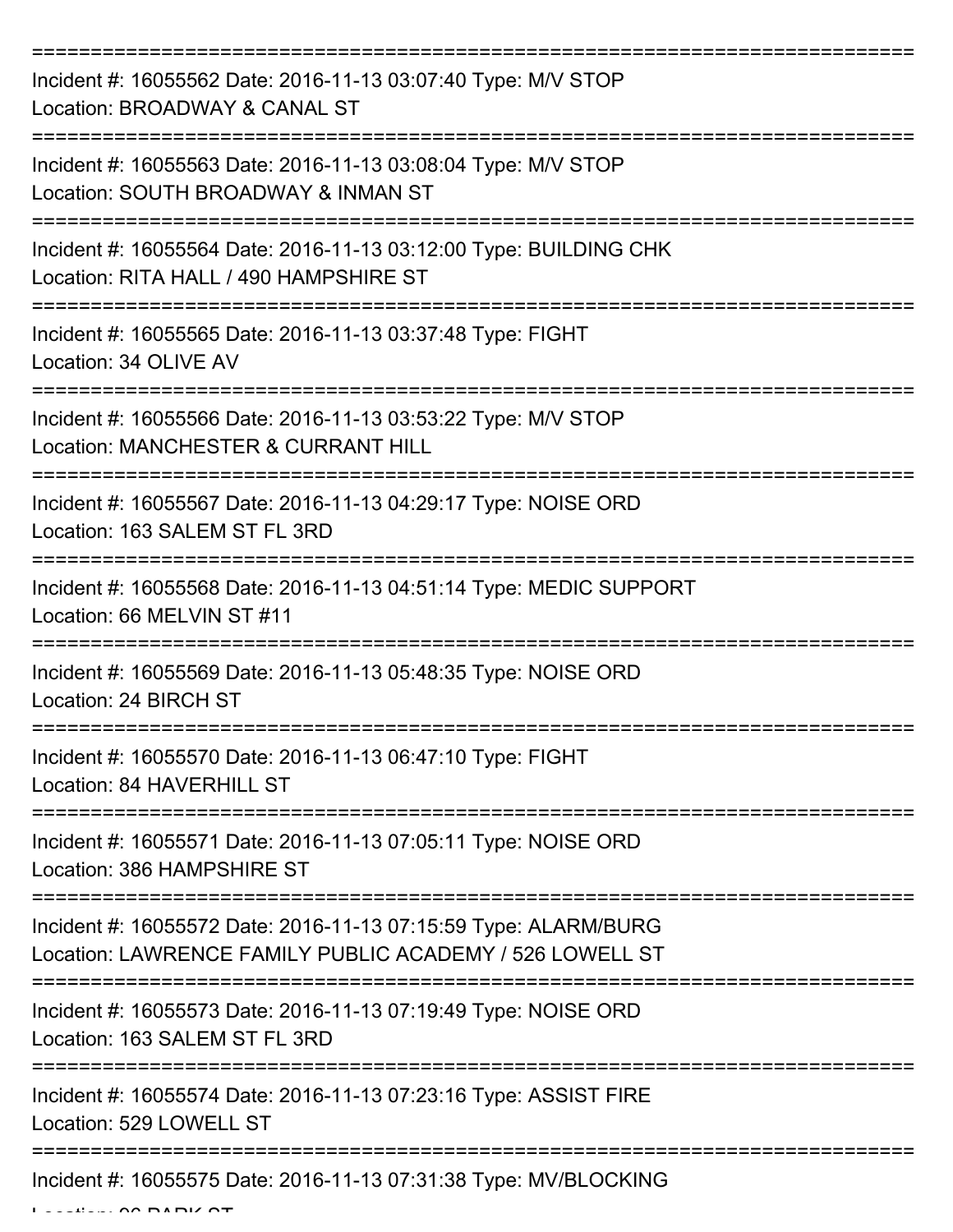| Incident #: 16055576 Date: 2016-11-13 07:35:19 Type: ALARM/BURG<br>Location: SUPERIOR CLEANERS / 37 ESSEX ST |
|--------------------------------------------------------------------------------------------------------------|
| Incident #: 16055577 Date: 2016-11-13 07:53:57 Type: M/V STOP<br>Location: 90 LOWELL ST                      |
| Incident #: 16055578 Date: 2016-11-13 07:54:47 Type: M/V STOP<br><b>Location: CENTRAL BRIDGE</b>             |
| Incident #: 16055579 Date: 2016-11-13 08:29:55 Type: MAL DAMAGE<br>Location: 12 ROWE ST                      |
| Incident #: 16055580 Date: 2016-11-13 08:55:00 Type: MV/BLOCKING<br>Location: 96 PARK ST                     |
| Incident #: 16055581 Date: 2016-11-13 09:18:06 Type: ALARM/BURG<br>Location: 675 ESSEX ST #4-7               |
| Incident #: 16055582 Date: 2016-11-13 09:30:13 Type: MEDIC SUPPORT<br>Location: 106 WACHUSETTS AV            |
| Incident #: 16055583 Date: 2016-11-13 09:36:19 Type: M/V STOP<br>Location: LORENZO RD & MARIE LN             |
| Incident #: 16055585 Date: 2016-11-13 10:20:18 Type: TRESPASSING<br>Location: 16 GREEN ST FL 2ND             |
| Incident #: 16055584 Date: 2016-11-13 10:20:26 Type: NOISE ORD<br>Location: 243 PROSPECT ST                  |
| Incident #: 16055586 Date: 2016-11-13 10:28:06 Type: ALARMS<br>Location: 235 PROSPECT ST                     |
| Incident #: 16055587 Date: 2016-11-13 10:33:27 Type: M/V STOP<br>Location: BROADWAY & VALLEY ST              |
| Incident #: 16055588 Date: 2016-11-13 10:42:17 Type: M/V STOP<br>Location: BROADWAY & VALLEY ST              |
| Incident #: 16055589 Date: 2016-11-13 10:53:19 Type: M/V STOP                                                |

Location: 72 CDOCC CT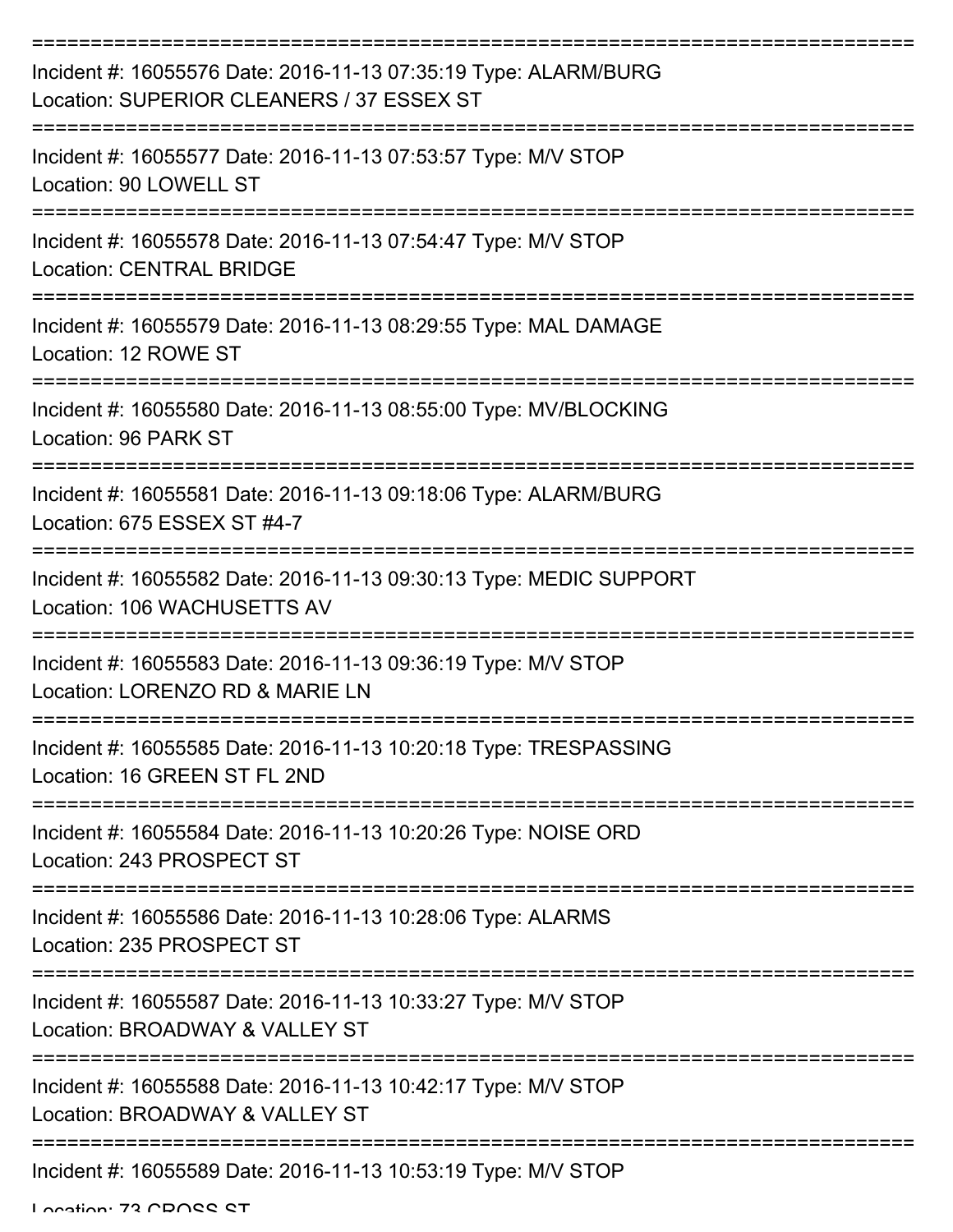| Incident #: 16055590 Date: 2016-11-13 11:29:38 Type: E911 HANGUP<br>Location: 25 SHERIDAN ST #1                |
|----------------------------------------------------------------------------------------------------------------|
| Incident #: 16055591 Date: 2016-11-13 11:44:10 Type: ALARM/BURG<br>Location: FROST SCHOOL / 33 HAMLET ST       |
| Incident #: 16055592 Date: 2016-11-13 11:44:31 Type: M/V STOP<br>Location: S BROADWAY & SHATTUCK ST            |
| Incident #: 16055593 Date: 2016-11-13 11:47:37 Type: M/V STOP<br>Location: 400 HAMPSHIRE ST                    |
| Incident #: 16055594 Date: 2016-11-13 11:48:22 Type: NOISE ORD<br>Location: 243 PROSPECT ST                    |
| Incident #: 16055595 Date: 2016-11-13 11:50:01 Type: ALARM/BURG<br>Location: 411 RIVERSIDE DR                  |
| Incident #: 16055596 Date: 2016-11-13 11:56:18 Type: GENERAL SERV<br>Location: 170 COMMON ST                   |
| Incident #: 16055597 Date: 2016-11-13 11:59:31 Type: M/V STOP<br>Location: 4 CANAL ST                          |
| Incident #: 16055598 Date: 2016-11-13 12:08:23 Type: M/V STOP<br>Location: 274 BROADWAY                        |
| Incident #: 16055599 Date: 2016-11-13 12:11:27 Type: M/V STOP<br>Location: 251 PROSPECT ST                     |
| Incident #: 16055600 Date: 2016-11-13 12:11:57 Type: M/V STOP<br>Location: 28 FITZ ST                          |
| Incident #: 16055601 Date: 2016-11-13 12:14:23 Type: ASSIST FIRE<br>Location: KELLY'S FURNITURE / 468 CANAL ST |
| Incident #: 16055602 Date: 2016-11-13 12:18:28 Type: AUTO ACC/NO PI<br>Location: JACKSON ST & METHUEN ST       |
| Incident #: 16055603 Date: 2016-11-13 12:19:13 Type: M/V STOP<br>Location: FRANKLIN ST & METHUEN ST            |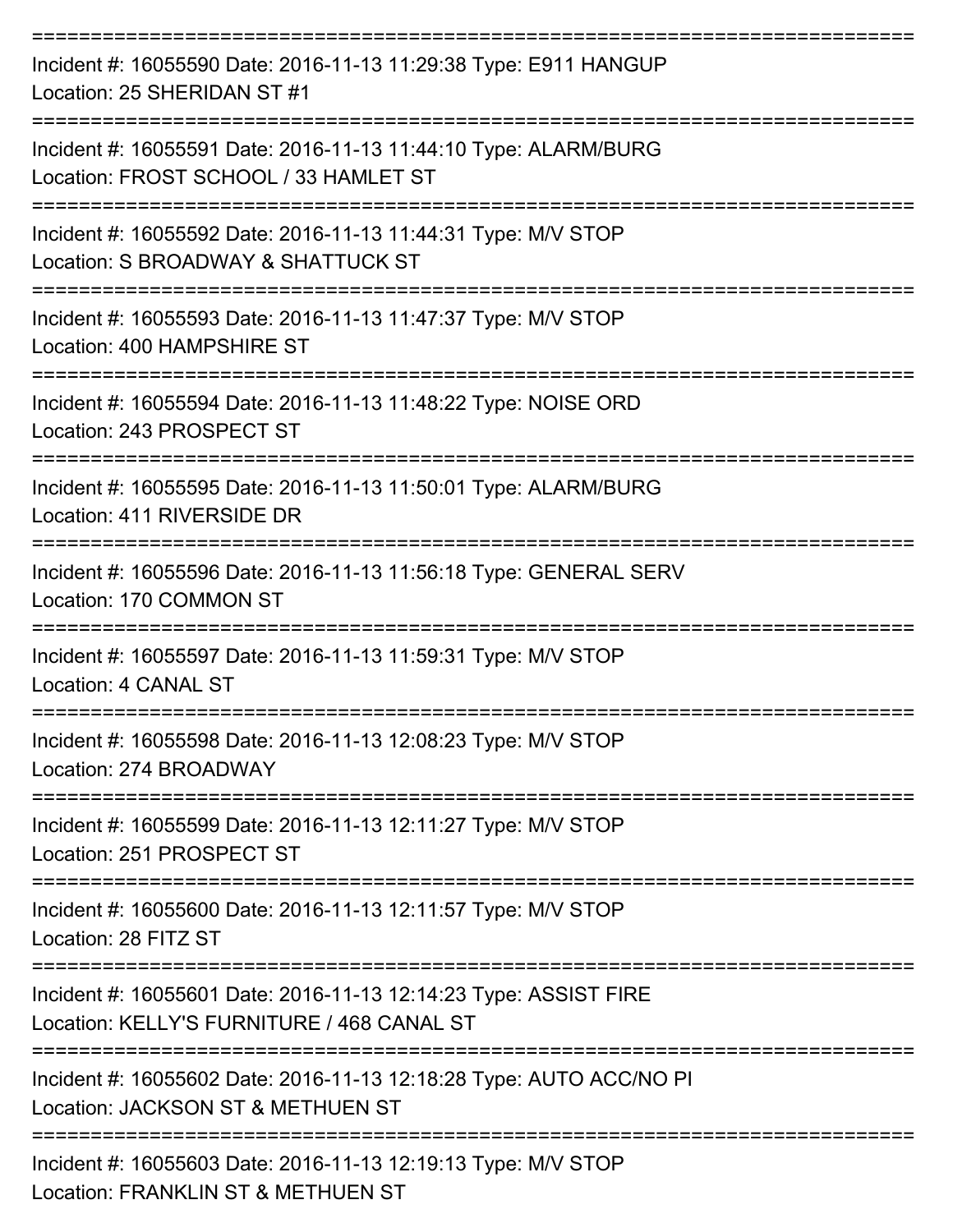| Incident #: 16055605 Date: 2016-11-13 12:19:48 Type: ANIMAL COMPL<br>Location: 141 NEWTON ST #1                                |
|--------------------------------------------------------------------------------------------------------------------------------|
| Incident #: 16055604 Date: 2016-11-13 12:20:11 Type: M/V STOP<br>Location: 40 LAWRENCE ST                                      |
| Incident #: 16055606 Date: 2016-11-13 12:22:02 Type: MAL DAMAGE<br>Location: 310 JACKSON ST                                    |
| ============================<br>Incident #: 16055607 Date: 2016-11-13 12:31:37 Type: M/V STOP<br>Location: BRAODWAY & BRADFORD |
| Incident #: 16055608 Date: 2016-11-13 12:37:21 Type: M/V STOP<br>Location: 105 PARK ST                                         |
| Incident #: 16055609 Date: 2016-11-13 12:39:36 Type: M/V STOP<br>Location: BRADFORD ST & BROADWAY                              |
| Incident #: 16055610 Date: 2016-11-13 12:41:32 Type: MAN DOWN<br>Location: HEWITTS PACKAGE STORE, INCORP / 109 LAWRENCE ST     |
| Incident #: 16055611 Date: 2016-11-13 12:43:38 Type: M/V STOP<br>Location: BRADFORD ST & BROADWAY                              |
| Incident #: 16055612 Date: 2016-11-13 12:48:32 Type: TOW/REPOSSED<br>Location: COMMONWEALTH MOTORS / 1 COMMONWEALTH DR         |
| Incident #: 16055613 Date: 2016-11-13 12:52:38 Type: CK WELL BEING<br>Location: TRIPOLI BAKERY INC / 106 COMMON ST             |
| Incident #: 16055614 Date: 2016-11-13 13:09:49 Type: M/V STOP<br>Location: BRADFORD ST & BROADWAY                              |
| Incident #: 16055615 Date: 2016-11-13 13:21:34 Type: CK WELL BEING<br>Location: 160 PARKER ST #1                               |
| Incident #: 16055616 Date: 2016-11-13 13:24:31 Type: ASSIST FIRE<br>Location: 46 DURSO AV                                      |
| Incident #: 16055617 Date: 2016-11-13 13:30:28 Type: DOMESTIC/PROG<br>Location: MARKET ST & S UNION ST                         |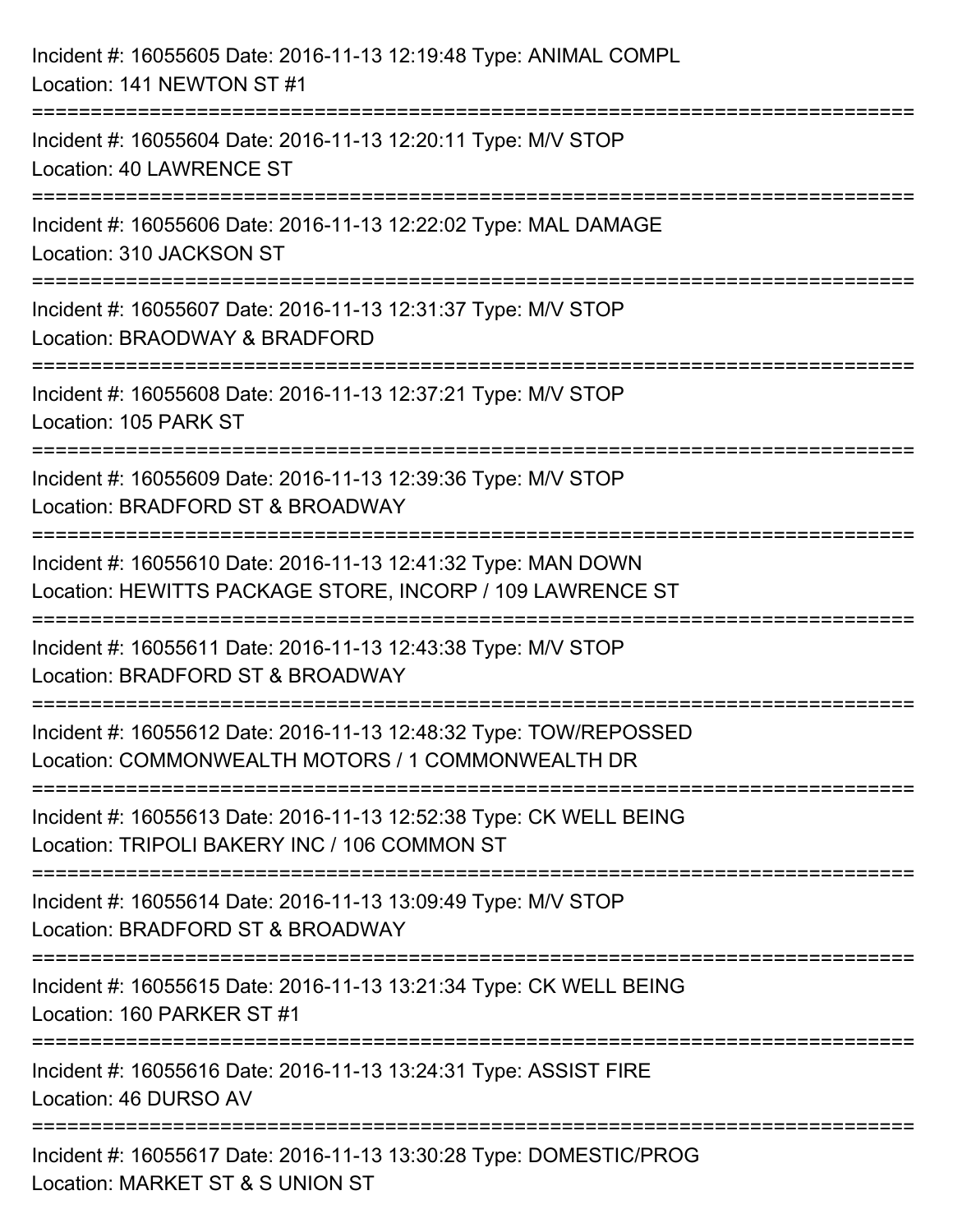| Incident #: 16055618 Date: 2016-11-13 13:30:59 Type: HIT & RUN M/V<br>Location: ANDOVER ST & BLANCHARD ST        |
|------------------------------------------------------------------------------------------------------------------|
| Incident #: 16055619 Date: 2016-11-13 13:45:32 Type: SHOTS FIRED<br>Location: 48 MELVIN ST                       |
| Incident #: 16055620 Date: 2016-11-13 13:59:21 Type: NOISE ORD<br>Location: HAFFNER'S GAS STATION / 69 PARKER ST |
| Incident #: 16055621 Date: 2016-11-13 14:01:36 Type: E911 HANGUP<br>Location: 121 BAILEY ST                      |
| Incident #: 16055622 Date: 2016-11-13 14:02:31 Type: MAL DAMAGE<br>Location: 81 CYPRESS AV                       |
| Incident #: 16055623 Date: 2016-11-13 14:57:12 Type: MISSING PERS<br>Location: 90 LOWELL ST                      |
| Incident #: 16055624 Date: 2016-11-13 15:55:54 Type: ABAND MV<br><b>Location: 118 TRENTON ST</b>                 |
| Incident #: 16055625 Date: 2016-11-13 15:57:24 Type: DOMESTIC/PROG<br>Location: 80 HAVERHILL ST                  |
| Incident #: 16055626 Date: 2016-11-13 16:02:52 Type: ANIMAL COMPL<br>Location: 78 LEXINGTON ST FL 2              |
| Incident #: 16055627 Date: 2016-11-13 16:02:53 Type: INVEST CONT<br>Location: 198 JACKSON ST                     |
| Incident #: 16055628 Date: 2016-11-13 16:10:39 Type: M/V STOP<br>Location: 6 PARK ST                             |
| Incident #: 16055629 Date: 2016-11-13 16:25:20 Type: NOISE ORD<br>Location: HAFFNERS CAR WASH / 330 S BROADWAY   |
| Incident #: 16055630 Date: 2016-11-13 16:28:03 Type: AUTO ACC/NO PI<br>Location: 101 BENNINGTON ST               |
| Incident #: 16055631 Date: 2016-11-13 16:36:38 Type: DRUG OVERDOSE<br>Location: 259 ANDOVER ST FL 2              |

===========================================================================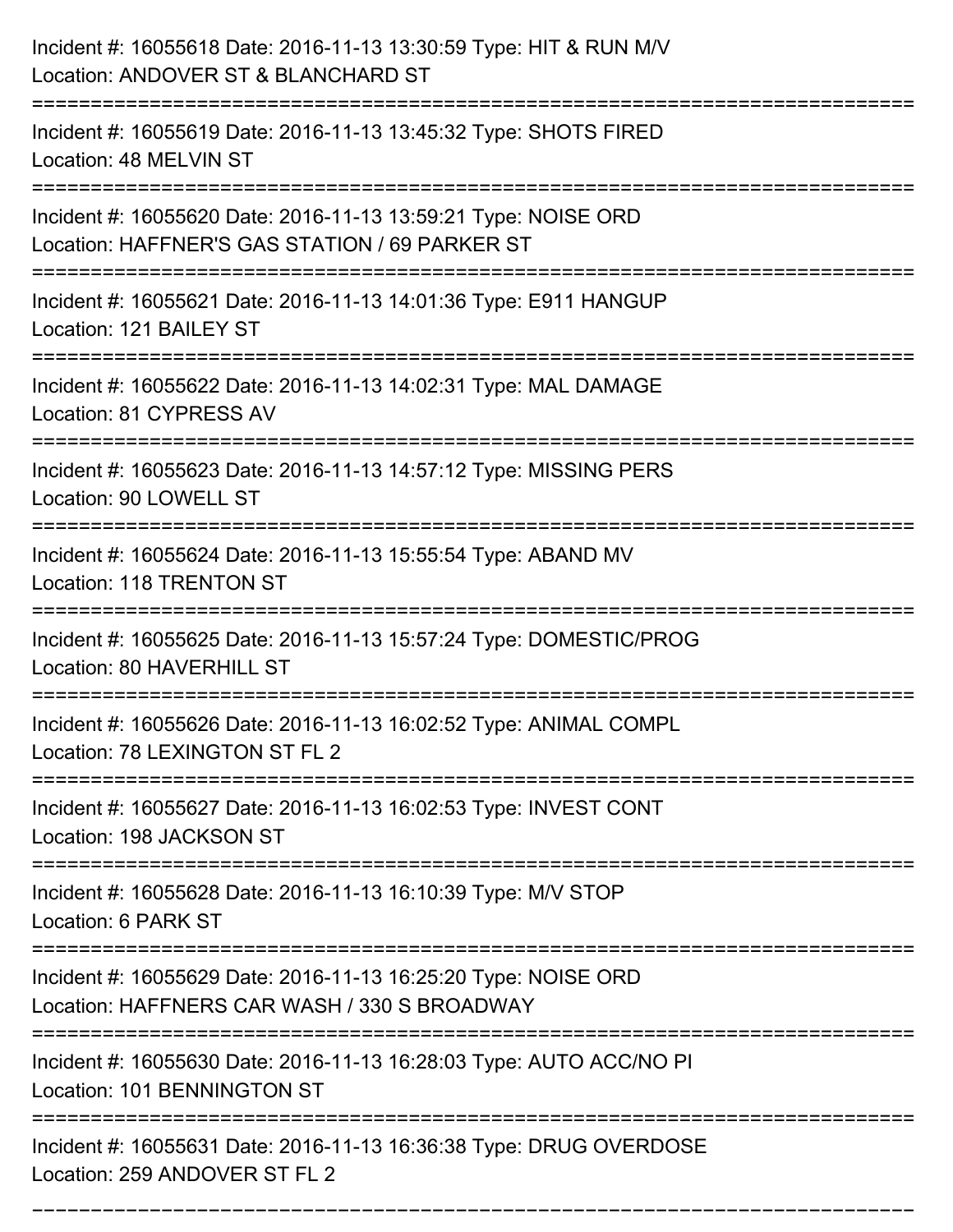| Incident #: 16055632 Date: 2016-11-13 16:37:14 Type: CK WELL BEING<br>Location: AMESBURY ST & COMMON ST                          |
|----------------------------------------------------------------------------------------------------------------------------------|
| Incident #: 16055633 Date: 2016-11-13 16:46:29 Type: TOW/REPOSSED<br>Location: 90 LOWELL ST                                      |
| Incident #: 16055634 Date: 2016-11-13 17:11:08 Type: DISTURBANCE<br>Location: 35 S BROADWAY                                      |
| Incident #: 16055635 Date: 2016-11-13 17:29:07 Type: AUTO ACC/NO PI<br>Location: BROADWAY & VALLEY ST                            |
| Incident #: 16055636 Date: 2016-11-13 17:29:25 Type: NOISE ORD<br>Location: 67 KINGSTON ST                                       |
| Incident #: 16055637 Date: 2016-11-13 17:53:25 Type: TOW/REPOSSED<br>Location: 10 HOBSON ST                                      |
| Incident #: 16055638 Date: 2016-11-13 17:55:56 Type: M/V STOP<br><b>Location: PEMBERTON PARK</b>                                 |
| Incident #: 16055639 Date: 2016-11-13 17:56:25 Type: M/V STOP<br>Location: 488 ESSEX ST                                          |
| Incident #: 16055640 Date: 2016-11-13 18:00:40 Type: M/V STOP<br>Location: COMMON ST & NEWBURY ST                                |
| Incident #: 16055641 Date: 2016-11-13 18:07:13 Type: LARCENY/PAST<br><b>Location: WILLOW ST</b>                                  |
| Incident #: 16055642 Date: 2016-11-13 18:10:24 Type: M/V STOP<br>Location: 101 AMESBURY ST                                       |
| Incident #: 16055643 Date: 2016-11-13 18:29:30 Type: ALARM/BURG<br>Location: 280 WATER ST                                        |
| ==========================<br>Incident #: 16055646 Date: 2016-11-13 18:30:02 Type: GUN CALL<br>Location: BROADWAY & HAVERHILL ST |
| Incident #: 16055645 Date: 2016-11-13 18:30:15 Type: STOL/MV/PAS<br>Location: PARKER ST & SPRINGFIELD ST                         |
|                                                                                                                                  |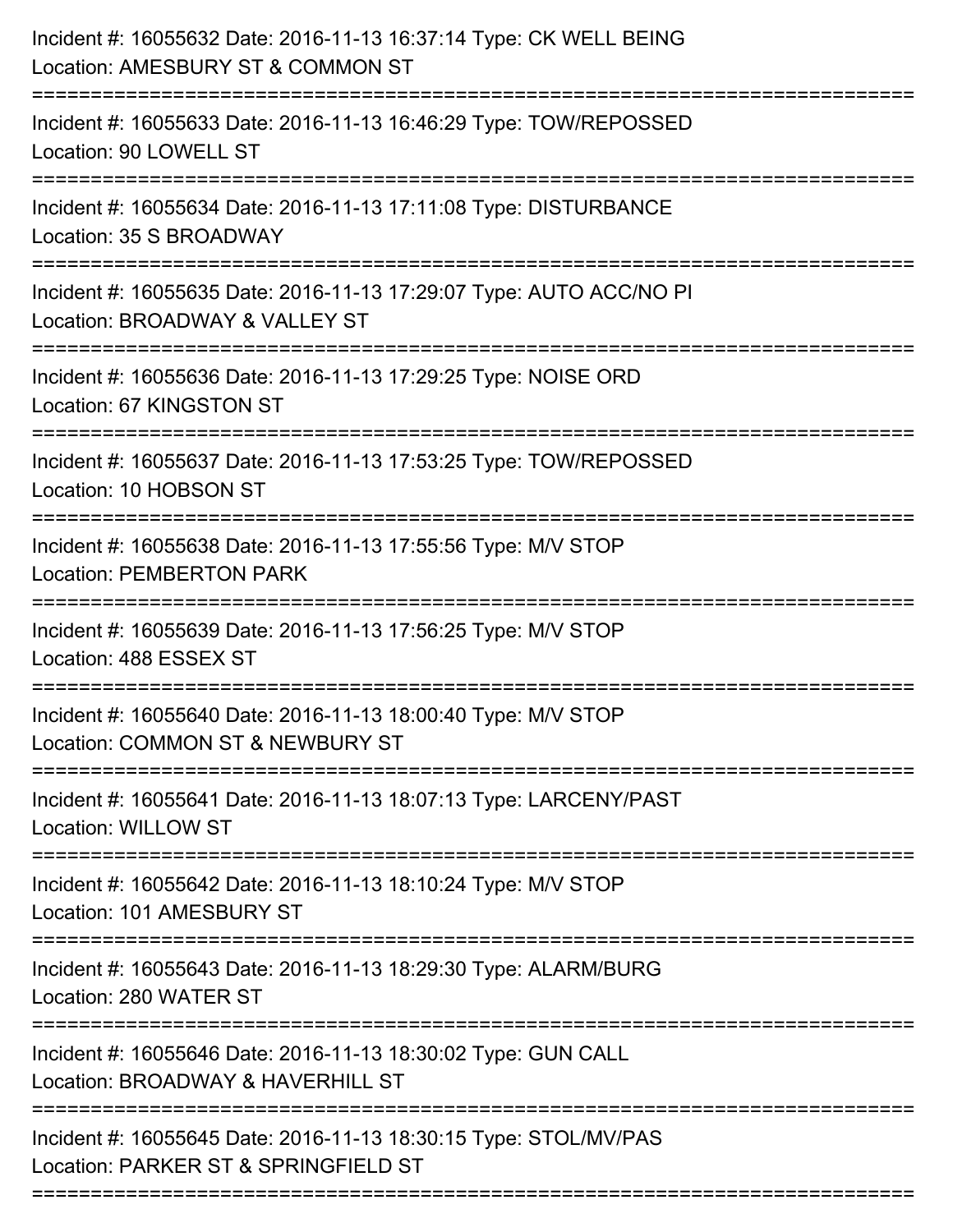Location: 1 MILL ST =========================================================================== Incident #: 16055647 Date: 2016-11-13 18:39:26 Type: M/V STOP Location: 205 BROADWAY =========================================================================== Incident #: 16055648 Date: 2016-11-13 18:47:37 Type: MAL DAMAGE Location: 12 ROWE ST =========================================================================== Incident #: 16055649 Date: 2016-11-13 18:51:09 Type: M/V STOP Location: BROADWAY & CONCORD ST =========================================================================== Incident #: 16055650 Date: 2016-11-13 18:59:57 Type: GENERAL SERV Location: 9 BROADWAY =========================================================================== Incident #: 16055651 Date: 2016-11-13 19:02:15 Type: M/V STOP Location: HAVERHILL ST & MORTON ST =========================================================================== Incident #: 16055653 Date: 2016-11-13 19:04:52 Type: GENERAL SERV Location: S UNION ST & SOUTH ST =========================================================================== Incident #: 16055652 Date: 2016-11-13 19:05:41 Type: M/V STOP Location: BROADWAY & CONCORD ST =========================================================================== Incident #: 16055654 Date: 2016-11-13 19:07:16 Type: AUTO ACC/NO PI Location: 351 BROADWAY =========================================================================== Incident #: 16055655 Date: 2016-11-13 19:11:16 Type: M/V STOP Location: AUBURN ST & HAMPSHIRE ST =========================================================================== Incident #: 16055656 Date: 2016-11-13 19:12:44 Type: M/V STOP Location: BROADWAY & CONCORD ST =========================================================================== Incident #: 16055657 Date: 2016-11-13 19:28:35 Type: MV/BLOCKING Location: 115 MELVIN ST =========================================================================== Incident #: 16055658 Date: 2016-11-13 19:35:42 Type: KEEP PEACE Location: 3 LEA ST =========================================================================== Incident #: 16055659 Date: 2016-11-13 19:41:48 Type: LARCENY/PAST Location: SUBWAY / 360 BROADWAY ===========================================================================

Incident #: 16055660 Date: 2016 11 13 19:44:08 Type: B&E/PAST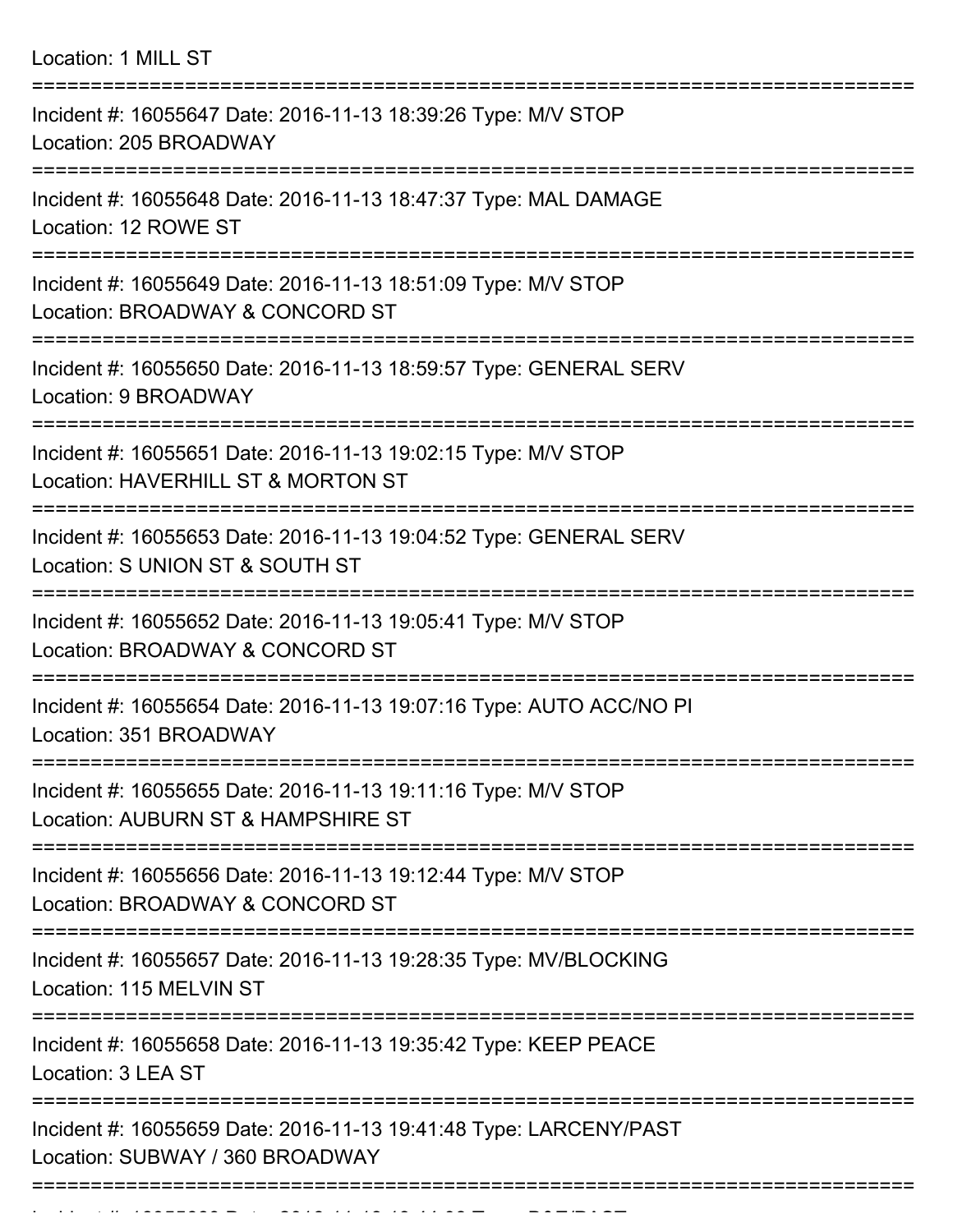Location: 63 AMES ST #A

| Incident #: 16055661 Date: 2016-11-13 20:03:24 Type: M/V STOP<br>Location: LAWRENCE ST & LEXINGTON     |
|--------------------------------------------------------------------------------------------------------|
| Incident #: 16055662 Date: 2016-11-13 20:12:30 Type: MAN DOWN<br>Location: 83 CROSS ST                 |
| Incident #: 16055663 Date: 2016-11-13 20:19:47 Type: HIT & RUN M/V<br>Location: 1 GENERAL ST           |
| Incident #: 16055664 Date: 2016-11-13 20:28:26 Type: DOMESTIC/PAST<br>Location: 476 RIVERSIDE DR #201  |
| Incident #: 16055665 Date: 2016-11-13 20:34:57 Type: SUS PERS/MV<br>Location: 65 OAK ST                |
| Incident #: 16055666 Date: 2016-11-13 20:39:26 Type: DISTURBANCE<br><b>Location: EASTON ST</b>         |
| Incident #: 16055667 Date: 2016-11-13 20:57:24 Type: THREATS<br>Location: 54 GREENWOOD ST FL 3         |
| Incident #: 16055668 Date: 2016-11-13 21:33:03 Type: M/V STOP<br>Location: BROADWAY & CROSS ST         |
| Incident #: 16055669 Date: 2016-11-13 21:48:06 Type: UNKNOWN PROB<br>Location: 19C DOYLE ST            |
| Incident #: 16055670 Date: 2016-11-13 21:56:56 Type: UNWANTEDGUEST<br>Location: 505 BROADWAY           |
| Incident #: 16055671 Date: 2016-11-13 21:57:08 Type: WARRANT SERVE<br>Location: BRADFORD ST & BROADWAY |
| Incident #: 16055672 Date: 2016-11-13 22:07:58 Type: NOISE ORD<br>Location: 15 BERKELEY ST FL 3        |
| Incident #: 16055673 Date: 2016-11-13 22:16:32 Type: MV/BLOCKING<br>Location: 105 PARK ST              |
|                                                                                                        |